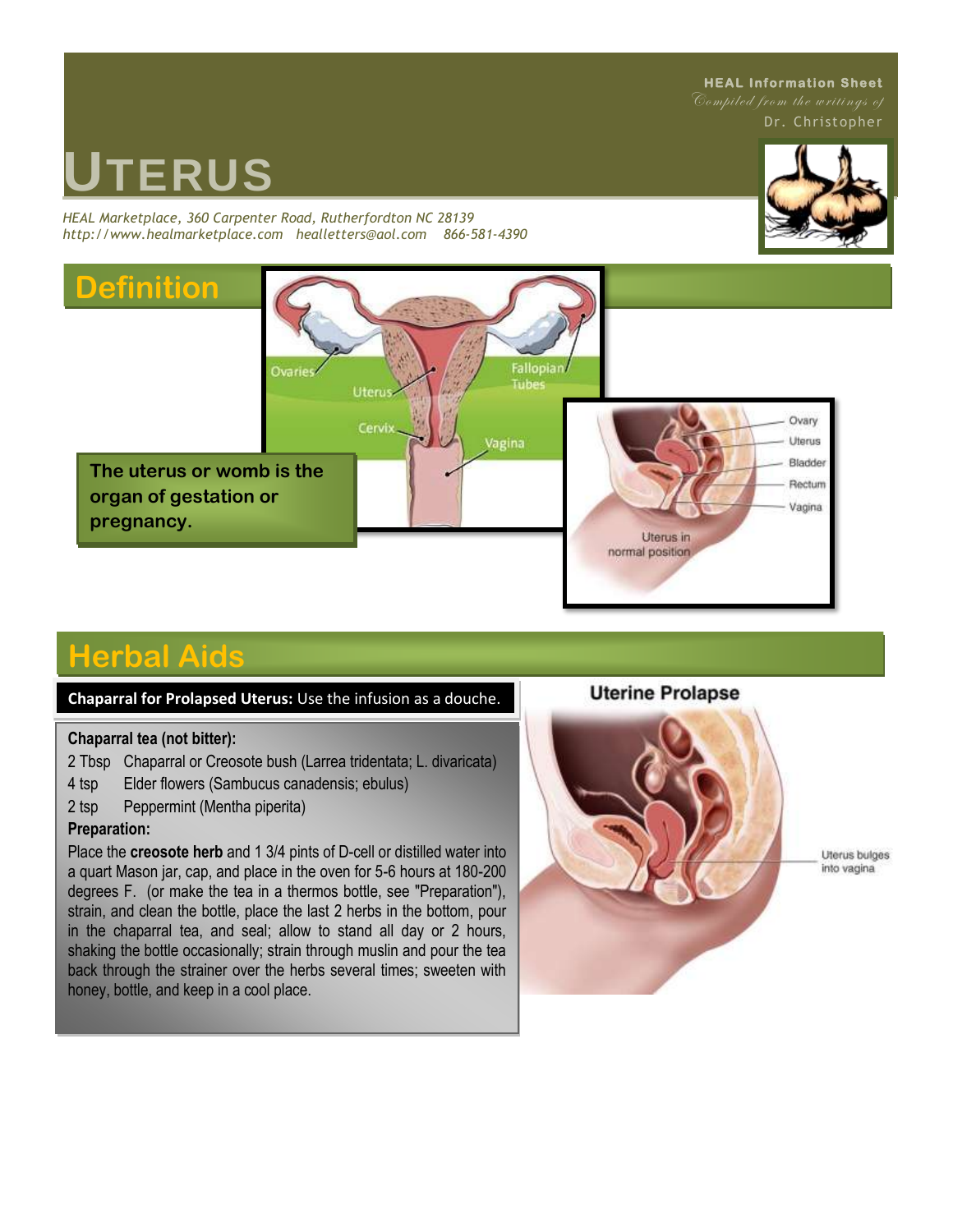#### **Dr. Shook's Healing Douche for Prolapsed or Enlarged Uterus: Dr. Shook's Healing Douche for Prolapsed or Enlarged Uterus:**

- 2 ounces Raspberry leaves (Rubus idaeus) 2 ounces Raspberry leaves (Rubus idaeus)
- 15 drops Sandalwood, oil (Santalum album) 15 drops Sandalwood, oil (Santalum album)
- 8 ounces Irish moss, mucilage (Chondrus crispus)
- 1 ounce Glycerine.

## Preparation: **Preparation:**

pints of water; strain, add the remaining ingredients and shake together 1 1/2 pints of water; strain, and the remaining ingredients and the remaining ingredients and the remaining in Simmer the raspberry leaves for 15 minutes while tightly covered in 1 1/2

#### **Administration:**

Use as douche (make fresh each time).





**Jogging and a Prolapsed Uterus:** All patients should do some jogging, which is a bouncing motion. This helps to improve circulation, tone the organs, and slough off the dead cell accumulations faster. Each person should work up to a mile of jogging a day, but start out with one-fourth mile or less. Never jog to the point of exhaustion because all the good that is done each day will be undone as a result of overexertion. If for some reason the jogging cannot be done outside, do it inside the house in front of an open window. This will especially vibrate the peristaltic colon muscle and give it tone, will revive the uterus from a prolapsed state in the female, and help heal the prostate in the male.

#### **Prolapsed Uterus, Flaccid Vagina and Uterus:**

1 ounce Uva ursi (Arctostaphylos uva-ursi) 1 ounce Squaw vine (Mitchella repens) 1 1/2 ounces Dandelion root (Leontodon taraxacum) **Preparation:** Simmer in 1 quart of D-cell or distilled water for 20 minutes, strain. **Dosage:**

3-4 tablespoonfuls 3 times daily.

**Hemorrhaging:** A hemorrhage occurs in the lungs, stomach, uterus, or nose--flowing fast--just take a teaspoonful of cayenne in a glass of extra-warm water, drink it down, and by the count of ten the bleeding will stop. Instead of all the pressure being centralized, it is equalized, and the clotting becomes more rapid. Whether the bleeding is internal or external, a teaspoon of cayenne taken orally in a glass of hot water will stop the bleeding quickly. For the lungs, a vapor bath, along with the warm cayenne infusion will be very beneficial.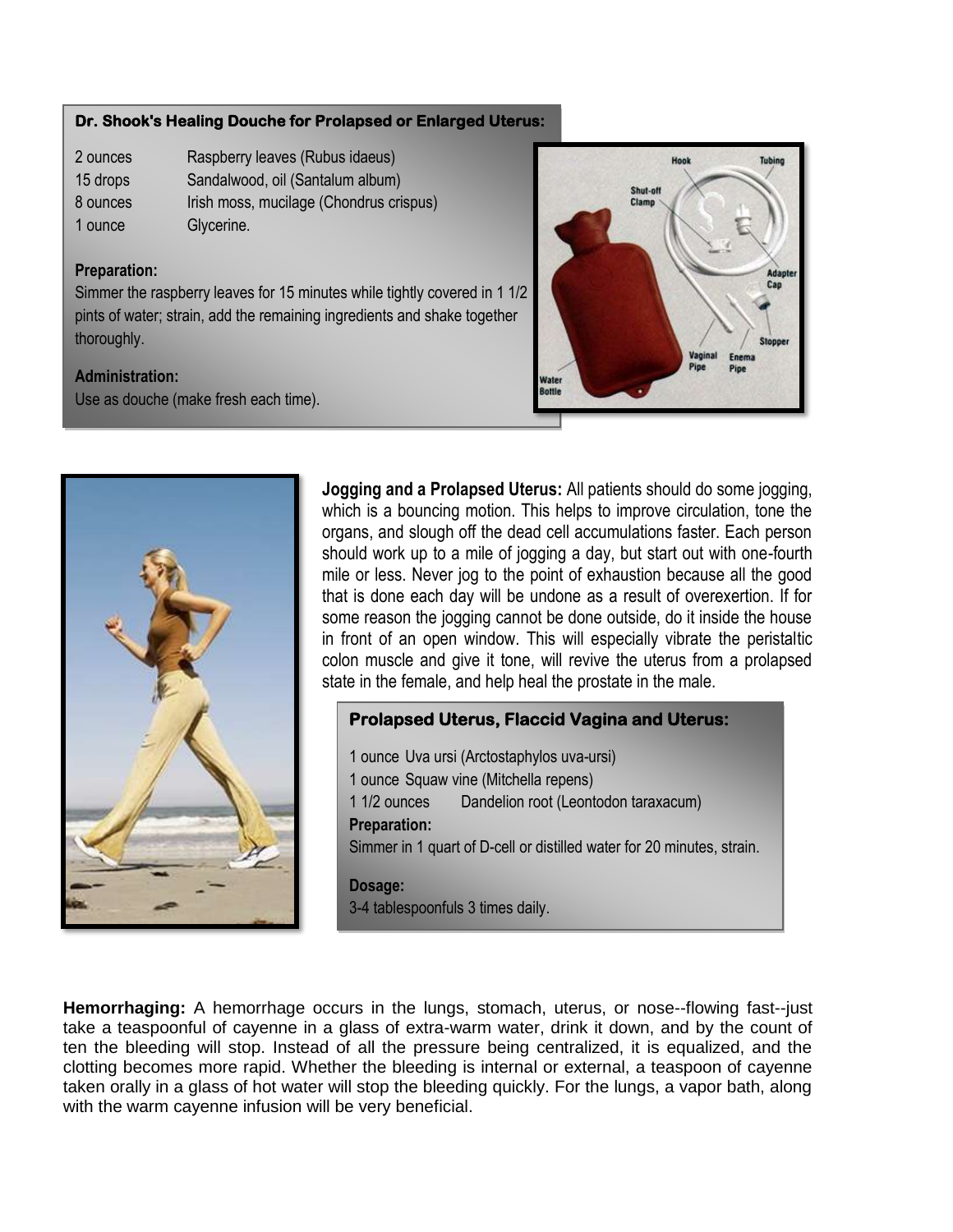#### **Inflammation of the Uterus:**

2 ounces Raspberry leaves 1/2 ounce Myrrh or gum myrrh, powder

**Preparation:** Simmer the raspberry leaves for 10 minutes in 1 pint of water, keeping the vessel tightly covered; strain, and when cool enough to use, add the myrrh and stir in well.

**Administration:** Inject 1/2 of the quantity into the womb every second day (this is both soothing and toning to the uterus).

## **Inflammation of the Uterus:**

| 1/2 ounce | White pond lily           |
|-----------|---------------------------|
| 1/2 ounce | Comfrey root              |
| 1/2 ounce | Slippery elm bark         |
| 1/2 ounce | Uva ursi                  |
| 1/2 ounce | <b>Wild Yam root</b>      |
| 1 ounce   | Licorice, juice or powder |
| $1/4$ tsp | Cayenne                   |
|           |                           |

**Preparation:** Simmer all of the ingredients, except cayenne for 20 minutes in 1 quart of water; strain hot over the cayenne, cover and allow to cool; sweeten to taste, bottle and keep in a cool place.

**Dosage:** 2 fluid ounces 3-4 times daily.



Inflammation and infection of the endometrium (the lining of the uterus)



Endometritis

**Dr. Christopher's Herbal Aid for Female Reproductive Organs:** This is an amazing combination of herbs to aid in rebuilding a malfunctioning reproductive system (uterus, ovaries, fallopian tubes, etc.). Over the years herbalists and patients have seen painful menstruations, heavy flowing, cramps, irregularity, etc., that have been helped and the patient now has a painless menstrual period, good menstrual timing, and a new outlook on life by using these aids to readjust the malfunctioning areas.

**The Female Corrective Formula** consists of: Golden Seal Root, Blessed Thistle, Cayenne, Cramp Bark, False Unicorn Root, Ginger, Red Raspberry Leaves, Squaw Vine, And Uva Ursi.



**Recommended dosage is ½- 1 tsp. herbal extract in cup distilled water morning and evening or three times a day if desired, six days a week for as long as required to get results desired.** 

We have seen many severe cases who have had many years of suffering cleared up in ninety to 120 days. Some get relief sooner, some take longer--no two cases are alike. **This is a food to rebuild the malfunctioning organs.**

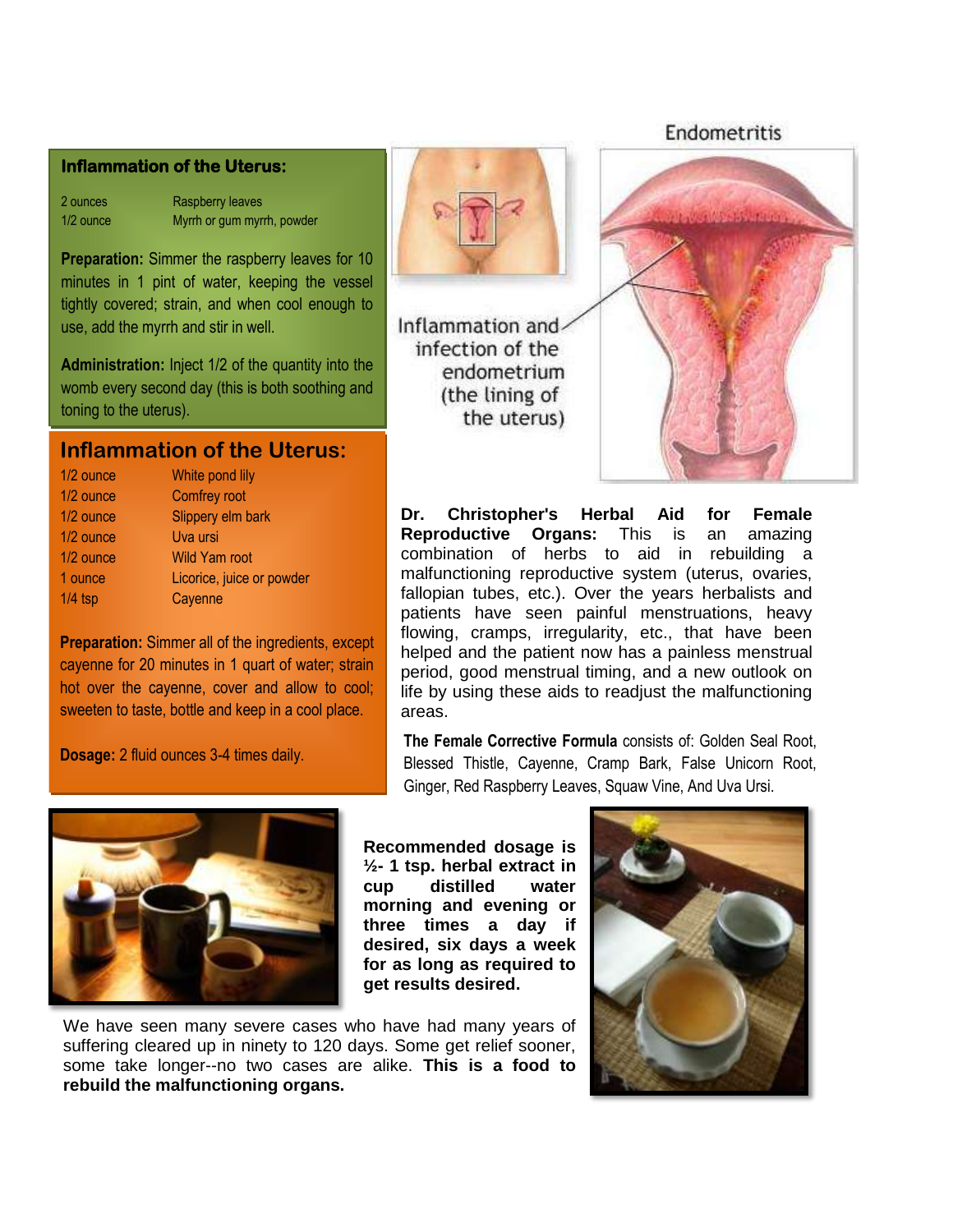#### **Dr. Christopher's Slant Board Combination:** aka: HEAL's **Hemorrhoid Tea:**

An aid in prolapsed uterus, bowel, or other organs, to assist in giving relief.

Make concentrated tea (simmer down to half its amount)

Six Parts **Cak Bark,**<br>
Three Parts Mullein He One Part

Three Parts<br>
Four Parts<br>
Four Parts
Tellow Dock I Four Parts Yellow Dock Root,<br>Three Parts Walnut Bark or Lea Three Parts Walnut Bark or Leaves,<br>Six Parts Comfrey Root Comfrey Root,<br>Lobelia. Three Parts Marshmallow Root.





Inject with a syringe (while head down on slant board) into vagina, 1/4 to 1/2 cup or more; or rectum, one cup or more; for prolapsus or hemorrhoid problems and leave in as long as is possible before voiding.

**Dose suggested** is one fourth to one cup, one or more times in a day, and drink one fourth cup in three fourths cup of distilled water three times a day.

When the tea is injected into the abdominal area and while on the slant board, knead and massage the pelvic and abdominal area to exercise the muscles, so the herbal tea (food) will be assimilated into the organs.

**Golden Seal:** For prolapsed uterus and prolapsed rectum, a small injection of the infusion can give results. One should remember that taking it internally can cause uterine contractions, so it should not be used during pregnancy, except as aforementioned.

**Gravel Root:** Gravel Root is said to help with problems in the genital tracts. When there is impotence, Gravel Root can help tone and heal the system. It controls chronic irritability of the womb and will clear up atony of the womb. It can prevent habitual abortion if it is due to a prolapsed, retroverted uterus or to debility resulting from chronic inflammation of the area.

**Kelp:** Kelp, as might be expected, is also of use in the female organs. It will tone up a weak uterus and help produce a healthier baby, as the balanced minerals will be supplied fully with the use of Kelp.

**Squaw Vine:** By far and away the most extensive use of this herb is to assist in pregnancy and childbirth. Combined with red raspberry leaf tea, it is an excellent way to strengthen the uterus during pregnancy and facilitate, according to Kloss, "a wonderfully easy delivery". It is especially useful taken several weeks before the baby is due.

**Bayberry:** Bayberry is reputed to positively influence the uterus and all the female functions. It is the one dependable remedy in uterine hemorrhages, whether due to abortion, miscarriage, or afterbirth. The tea may be taken internally and the uterus may also be packed with sterile cotton saturated with the decoction. A weak tea may be used as a douche for amenorrhea or atonic leucorrhea, using the tea or the tincture internally as well A douche similarly will help control vaginal discharge. Bayberry tea will strengthen and restore a prolapsed uterus, and will induce better contractions during childbirth. It will moderate the flow of lochia after birth.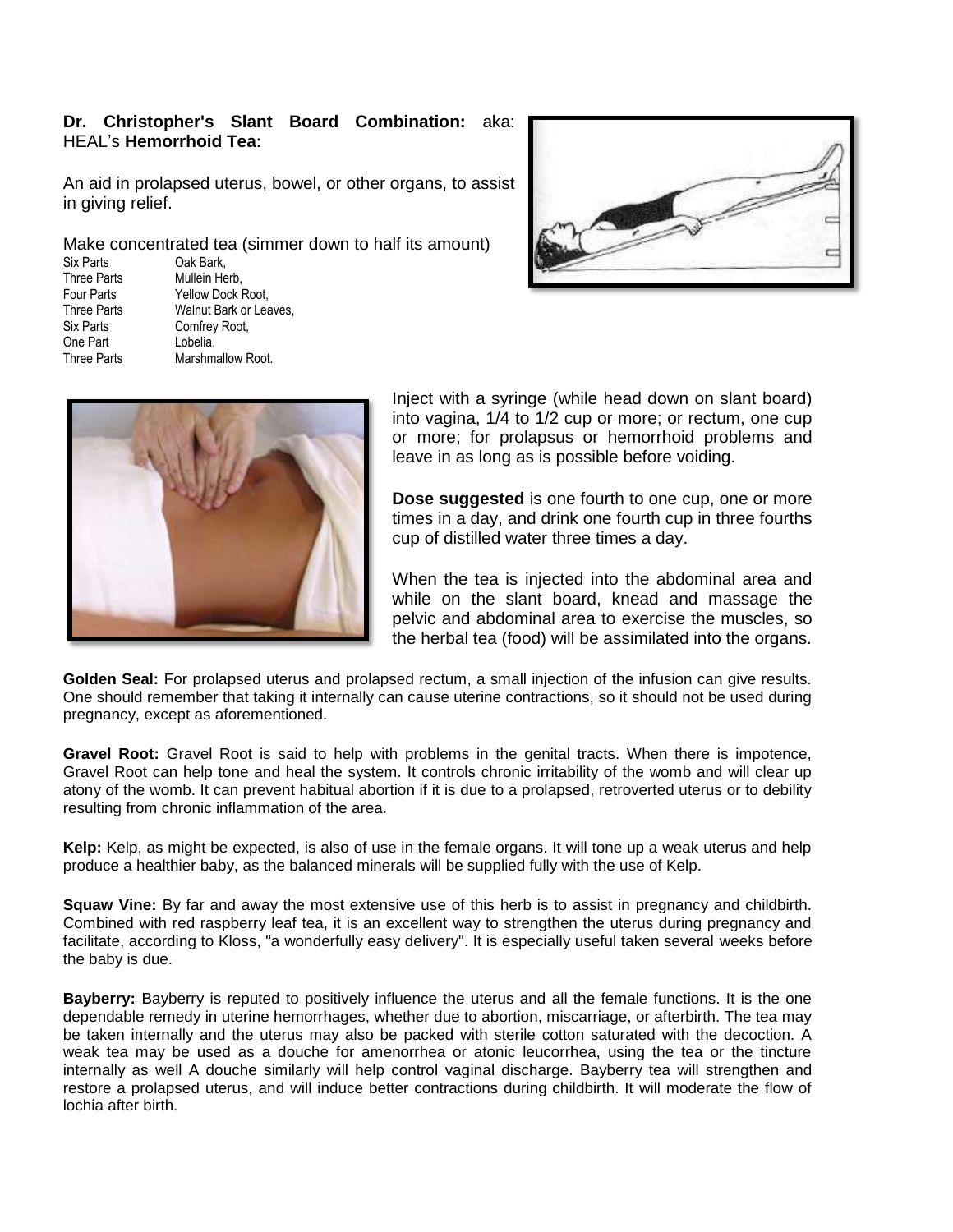# **Fibroid Tumors**

**Dr. Christopher Comments: Question 5:** 

# **Is there a natural way to eliminate fibroid tumors?**

**Answer 5:** Yes, there is. A tumor is a swelling, an abnormal formation of parasitic, non-inflammatory cells or tissue arising from the cells of the host, yet progressive and independent in their growth. Tumors can be malignant or non-malignant. They can be fast growing or slow growing and they can develop in many parts of the body such as the lymphatic glands or nodes, the urinary and genital areas or the abdominal structure.

**The cause of the tumors in an inability to eliminate unhealthy materials and this generally stems from a lack of organic potassium in the diet.**

Begin by observing the procedure in the **Three Day Cleanse and Mucusless Diet,** and use the following procedure:





Over the tumorous area use the comfrey combination also known as the bone, flesh and cartilage combination.





# **Using Herbal Salve as a Fomentation**

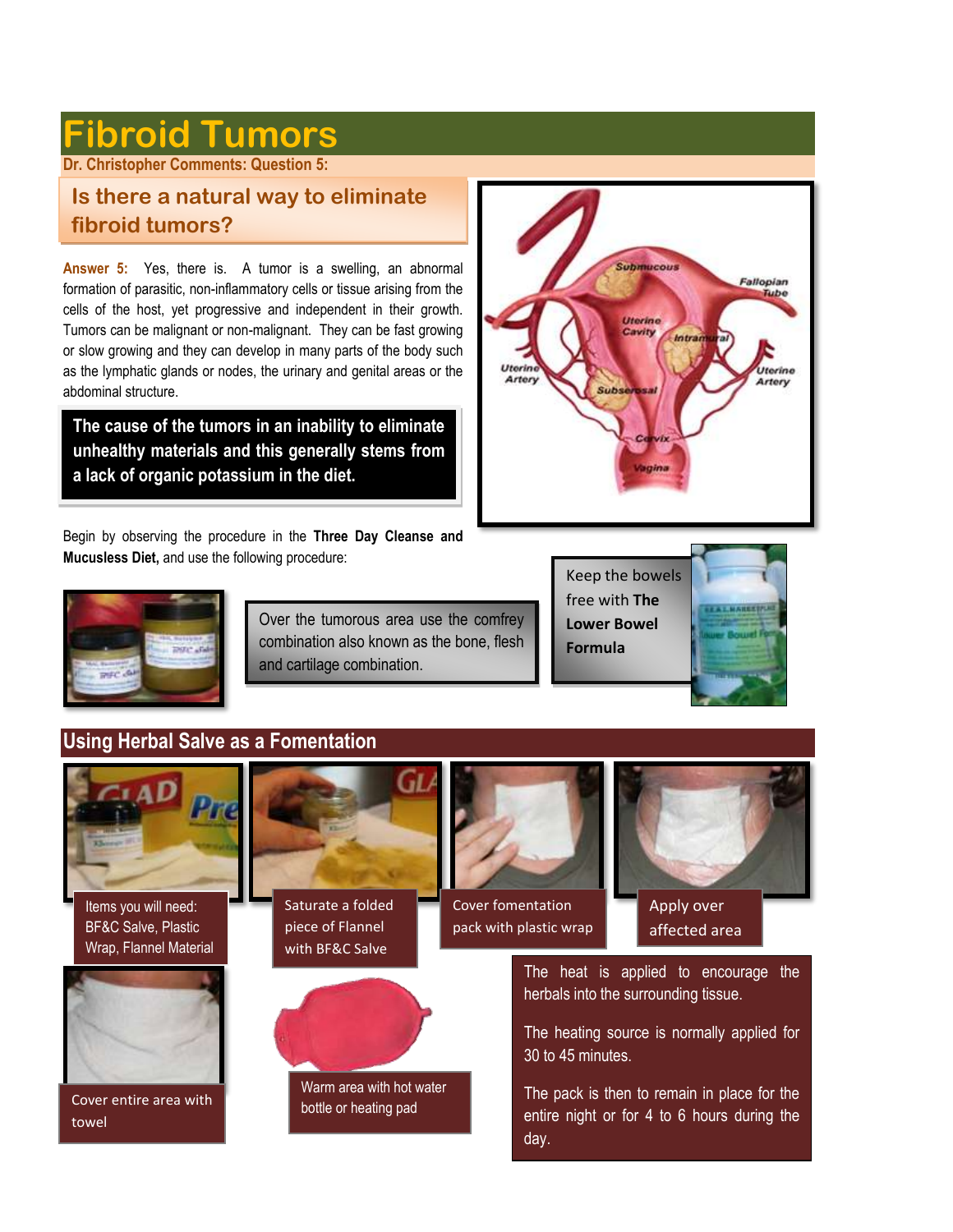

**Besides using this broth we also suggest one cup or more per day of elderberry tea.** If elder blossoms are being used for the tea in place of the berry add about a fourth part of peppermint leaves to avoid nausea.



#### **Drink one to three cups of potassium broth each day.**



Make the broth with potato peelings at least one half inch thick, comfrey leaves, celery leaves, cut-up celery stalks, a few carrot tops from the garden, not wild, beet greens, spinach greens, chopped onions and garlic and several whole, black peppercorns as a stimulant and digestant.



Cover the mixture well with distilled water and slowly simmer. If possible, keep the temperature around 130 degrees for six to ten hours. **Do not boil.** After simmering, strain the preparation. Use this broth between meals as you might a tasty tea being sure to chew it well.

**(See Liver Flushing E-Book for detailed instructions for making Potassium Broth)**

## **Vaginal Bolus:**

Technically, this is defined as a rounded mass, or a large pill, intended for internal use; but the term "bolus" as it is used by herbalists is in contrast to the term "poultice"--i.e., it is an internal poultice. The bolus is used internally in the rectal or vaginal areas and either draws the toxic poisons to it, or is the carrier for healing agents.

The bolus is made in several ways. The base of slippery elm is one of the earliest, oldest, and best forms, made into an easily-formed, dough-



Slippery Elm Powder

like mass that becomes slippery when in contact with water, and sliding into the orifice easily.

Vaginal Bolus

You may use cocoa butter (made from coconut in the butter form). These are easily inserted and will melt at body temperature. Boluses for the vagina are generally made the size of the middle finger of the person using it and about an

inch long; and with an adult; the bolus is used in a series of three (which is easier for the patient than one long three-inch bolus in the vaginal area). This, of course, is not

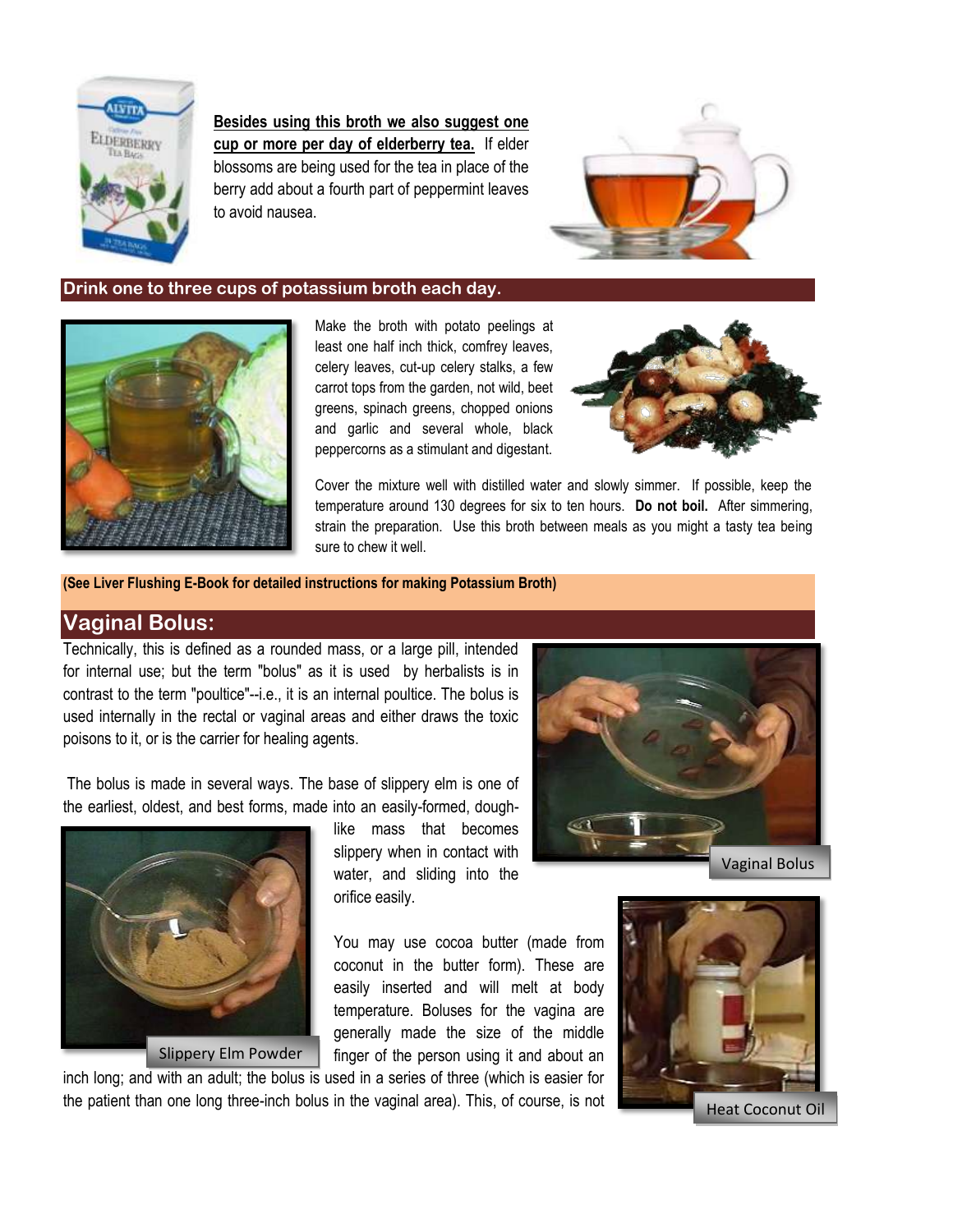

used in individuals where the hymen has not been broken. Boluses are usually made warm, and then allowed to cool to a point where they can be easily molded.

They are generally composed of powdered herbal agents mixed with base and may have various therapeutic actions.



Mix oil and herbs to pie dough consistency.

The vaginal boluses are generally prepared in

fair quantities at a time, where they will be changed three times a week. If kept in a cool place, they will last for long periods of time--the cocoa butter will not melt except at higher temperatures, and the slippery elm type will hold its form



Form mixture into bolus.

**Dosage:** Series of three, size of user's middle finger and one inch long, inserted fresh every two days, six days a week.

# **Vaginal Bolus :**

Squaw Vine Herbs, Slippery Elm Bark, Yellow Dock Root, Comfrey Root, Marshmallow Root, Chickweed Herb, Golden Seal Root, Mullein Leaves

**8 oz** \$18.64 **4 oz** \$9.32 **1 lb** \$37.28

for quite some time.

To make a bolus with cocoa butter, melt the cocoa butter over hot water (never put it directly over the heat, because it burns so quickly and unexpectedly). When the cocoa butter is liquid, stir in the herbs until they reach a heavy gravy consistency. Then let this cool enough to roll into boluses. Set these aside to harden.



Place formed bolus on plate, then place in freezer for ½ hour to harden before using.



**Whenever possible use the castor oil fomentation.**

For complete instructions see Liver Flushing E-Book. Available at our website or by calling the office. 866-581-4390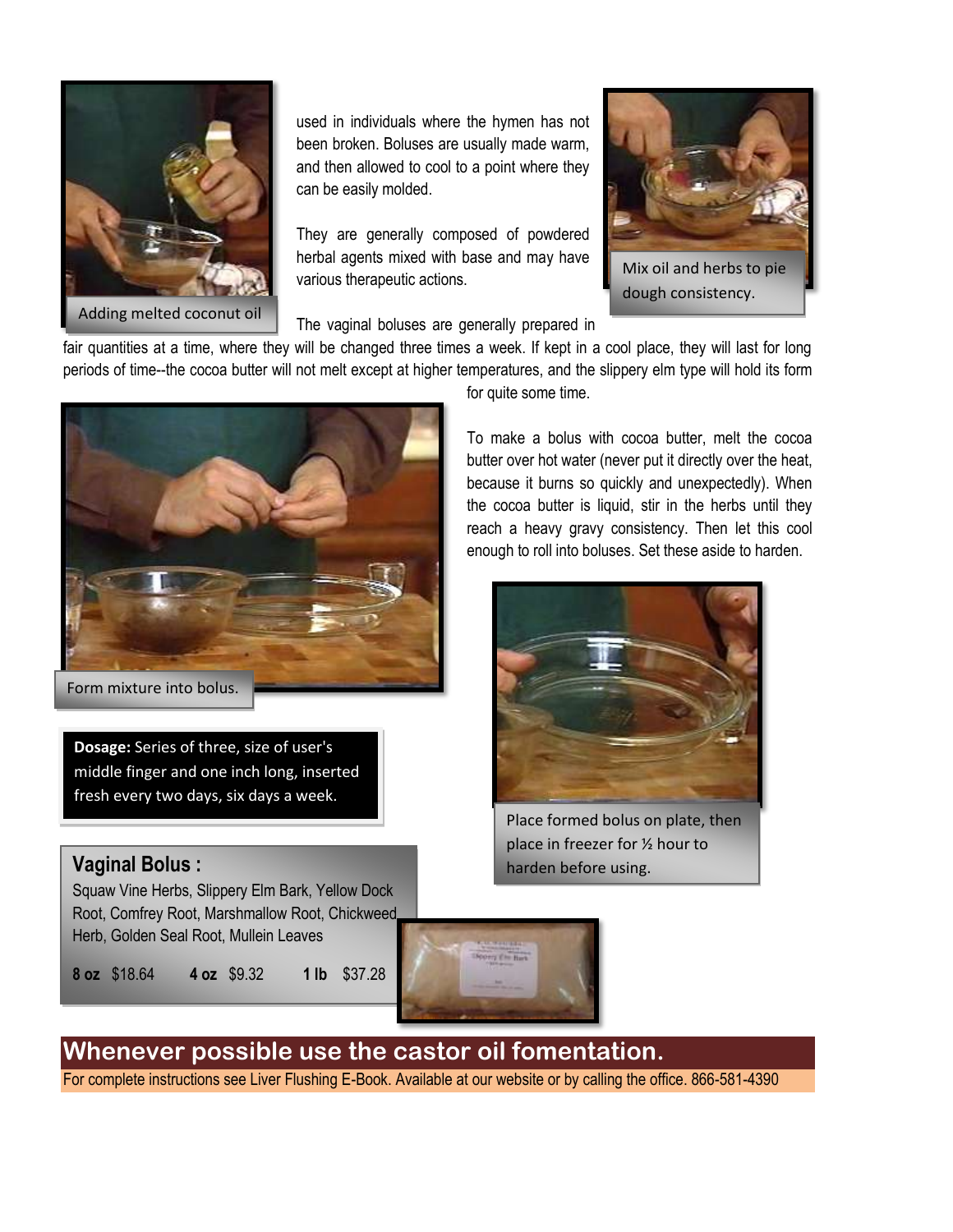# **Testimonials**

**Tipped Uterus and Other Major Female Problems Solved:** Dr. Christopher always checked his patients with iridology before advising them. A lady came to him, aged about 45, asking for a reading to help with her condition. He saw that she had a prolapsed transverse colon which had dropped to a point where it tipped her uterus and pinched her bladder, and she was having a very serious trouble there. She had problems with the ovaries, with infection in both of them, and she was troubled with vaginal drainage. In addition, she had one breast that was badly infected, which might necessitate having part of the breast removed if she had asked another doctor for treatment. After the reading, Dr. Christopher asked why she had come to him and what she wanted him to do. She said that she had just spent three days in a clinic, where they had verified everything he had read from her irises, but they wanted her to go to the hospital immediately and have the uterus removed and the bladder stitched up to the spinal cord area, and also have her breast removed. She was frightened of all this cutting, so she wanted to find help in some other way.

She promised that she would stay on the program that Dr. Christopher advised. She took the female corrective and hormone-balancing combinations and used the vaginal bolus six nights a week, flushing out each morning with the slant board routine, massaging 15 to 20 minutes a day on the abdominal and pelvic area while the tea was inside. She was also to use the three-oil massage over the abdominal area, and go on the three-day cleanse and mucusless diet. In addition, she was to drink a gallon of steam-distilled water a day, and plenty of red raspberry leaf tea. She kept her bowels clean with the lower bowel formula, and kept the bloodstream cleaned up with the red clover combination tea.

Dr. Christopher did not see her again for six months. When she came to see him this time, she bounced in, not dragging as she had before, a totally different woman, much happier and healthier. She had no operations, and yet her prolapsed transverse colon had gone back into place, and her uterus and bladder had gone back into position. She was feeling like a new woman, and she did indeed have a new system by following through with the entire herbal problem.

**Lady with a Multitude of Problems:** A lady called Dr. Christopher in Salt Lake City from Provo, Utah, saying that her daughter had flown in from out of town, extremely ill. She was afraid that she was going to die, so she had come to her mother to take care of her. She asked if he would come and read the young woman's eyes. When he arrived, the young woman ridiculed him, and said she thought it was a bunch of crazy ideas that her mother had, and she wasn't going to let him look into her eyes. So Dr. Christopher bowed out and left.

Nearly a month went by, and the lady from Provo asked him to come again, that the daughter was so sick that she was frightened and would talk with him.

When he came, they told him that they had tried the best doctors they could find, but no one could help the girl (Dr. Christopher never said what the problem was, however). He gave her an eye reading and she would remark, "Who told you that!" Each thing he told her was the same thing that the doctors had diagnosed. When he finished, she said she was still dubious about the natural program, but that the reading was so accurate, he must have something good. She agreed to follow the natural program. She was too sick to even get up and walk.

So they started off gradually on the Incurables program, using juices to rebuild the body. Before many weeks had passed, she came to Dr. Christopher's classes and became quite a faithful student. She even began to study iridology and became good at it. She watched her own eyes and